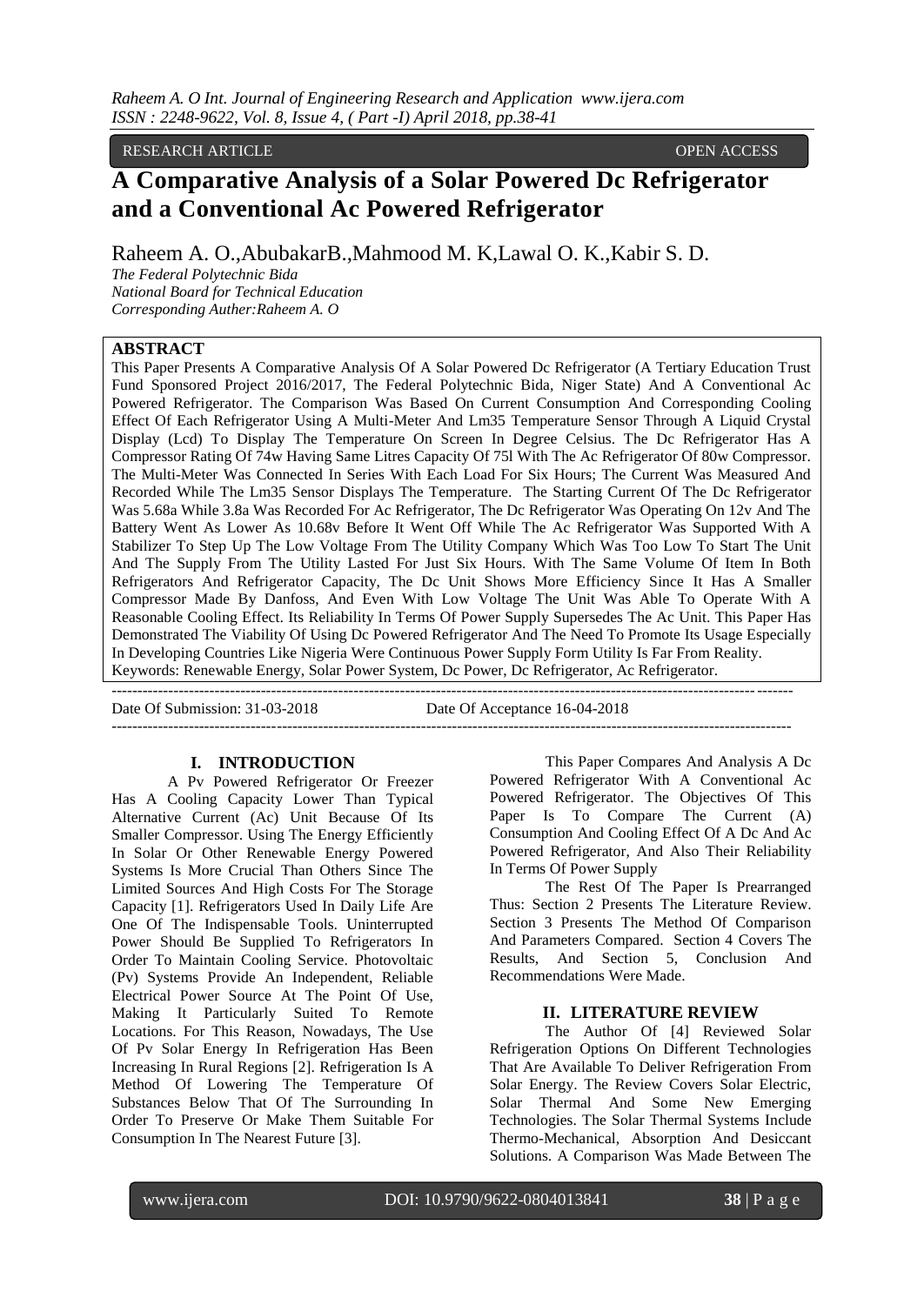*Raheem A. O Int. Journal of Engineering Research and Application www.ijera.com ISSN : 2248-9622, Vol. 8, Issue 4, ( Part -I) April 2018, pp.38-41*

Different Solutions Both From The Point Of View Of Energy Efficiency And Economic Feasibility. Solar Electric And Thermo-Mechanical Systems Appear To Be More Expensive Than Thermal Sorption Systems. Absorption And Adsorption Are Comparable In Terms Of Performance But Adsorption Chillers Are More Expensive And Bulkier Than Absorption Chillers. The Total Cost Of A Single-Effect Libr–Water Absorption System Was Estimated To Be The Lowest. The Author Of [1] Did A Performance Evaluation Experimentally On A Pv-Powered Refrigeration System Based On Exergy Analyses Of A Household Refrigerator To Obtain Efficient Operation Conditions Based On The Experimental Data And It Was Discovered From The Result Obtained That According To Energy Analysis The Highest Coefficient Of Performance Of The Refrigerator  $(Cop_r)$  0.670 Was Observed During The No Storage Condition. Also, Compressor Power Consumption Was Low For That Period. However, The Highest Exergetic Coefficient Of Performance Is 0.068 At The Low Load Condition. Therefore, It Was Concluded That A Small Household Refrigerator With Dc Compressor Can Be Operated Pv Power Without Any Inverter. The Author Of [5] Performed A Developmental And Experimental Study Of Solar Powered Thermoelectric Refrigeration System, The Developed Experimental Prototype Had A Refrigeration Space Of 1liter Capacity And Was Refrigerated By Using Four Numbers Of Peltier Module (Supercool : Pe-063-10-13, Qmax=19w) And A Heat Sink Fan Assembly Used (Model No: Tdex6015/Th/12/G, Rth=1.157 Oc/W ). The Result Shows That The Developed Thermoelectric Refrigeration System Is Having Potential Application Of Storage, Transportation Of Life Saving Drugs ,Biological Materials At Remote Areas And The Performance Of Thermoelectric Refrigerator (Ter) System Can Be Improved Further With Use Of Increased Figure Of Merit Peltier Modules And Efficient Heat Exchange Technology. Ref.[6] Used Solar Energy To Design And Develop Energy Efficient Solar Based Refrigeration System For Milk Cooling At Village Level Society With Solar Based Vapour Absorption System For Milk And Milk Related Cooling Operations. It Was Concluded That The Field Level Application Of Solar Based Refrigeration System For Milk Cooling And Solar Based Vapour Absorption System For Commercial Application For Milk And Milk Related Cooling Operations Are Minimum. There Is An Urgent Need To Develop Commercially Viable Solar Based Refrigeration System For Such Applications.

**2.1 Efforts Made On Dc Refrigerators And Comparisons So Far.**

Ref. [4] Did Comparison On Only Energy Efficiency And Economic Feasibility Of Solar Electric, Solar Thermal And Some New Technologies Refrigerators But Did Not Perform Any Comparison On Dc Powered Refrigerator With Dc Compressor And An Ac Powered Refrigerator. The Performance Evaluation Done By [1] Was Only Based On Exergy Analysis Of A Dc Powered Refrigerator. Meanwhile, The Work Done By [5] Was Based On Experimental Study Of Solar Powered Thermoelectric Refrigerator System, The Performance Was Observed On Storage Application, Transportation Of Life Saving Drugs And Biological Materials But No Comparison Was Done On The Power, Cooling Effect Or Current Consumption. The Author Of [6] Only Observed That The Field Level Application Of Solar Power Refrigerator To Be Minimum Compare To The Conventional Ac Powered, No Comparison Was Made On It Reliability Or Energy Consumption.

## **III. METHOD OF COMPARISON AND PARAMETERS USED**

The Comparison Was Done On Designed 74w Dc Compressor Powered Refrigerator, A Tertiary Education Trust Fund (Tetfund) Sponsored Institution Based Research (Ibr) Work 2016/2017 Fund With A Conventional 80w Ac Powered Refrigerator Of Equal Capacity And Volume Of Item.

In This Comparison, The Hourly Current (I) Consumption Of Both Units And The Cooling Effect Were Observed And Measured Using A Multi-Meter, And Lm35 Was Used To Measure The Temperature With Liquid Crystal Display( Lcd) 16by4 As A Display.

3.1 Circuit Connection Of The Multi-Meter.

Reading Current Is One Of The Trickiest And Most Insightful Readings In The World Of Embedded Electronics. It's Tricky Because Current Has To Be Measured In Series. While Voltage Is Measure By Poking At Vcc And Gnd (In Parallel), To Measure Current There Is Need To Physically Interrupt The Flow Of Current And Put The Meter In-Line.

In This Test On The Multi-Meter, The Red Cable Was Inserted Into The 10a Jack And The Meter Switch Was Set To Measure 10a Dc. Then The Black Cable Was Put Into The Com (Ground) Jack. For Polarity, Positive Current Flows Into The Red Lead And Back Out Of The Black Common Lead. Measurements Are Made By Placing The Meter Leads In Series With The Refrigerator. The Scale Was Set To 10a Dc For Dc Refrigerator And The Lead In The 10a Jack For Ac Refrigerator. The Readings Were Taken For Both Dc And Ac Powered Refrigerators For Six Hours.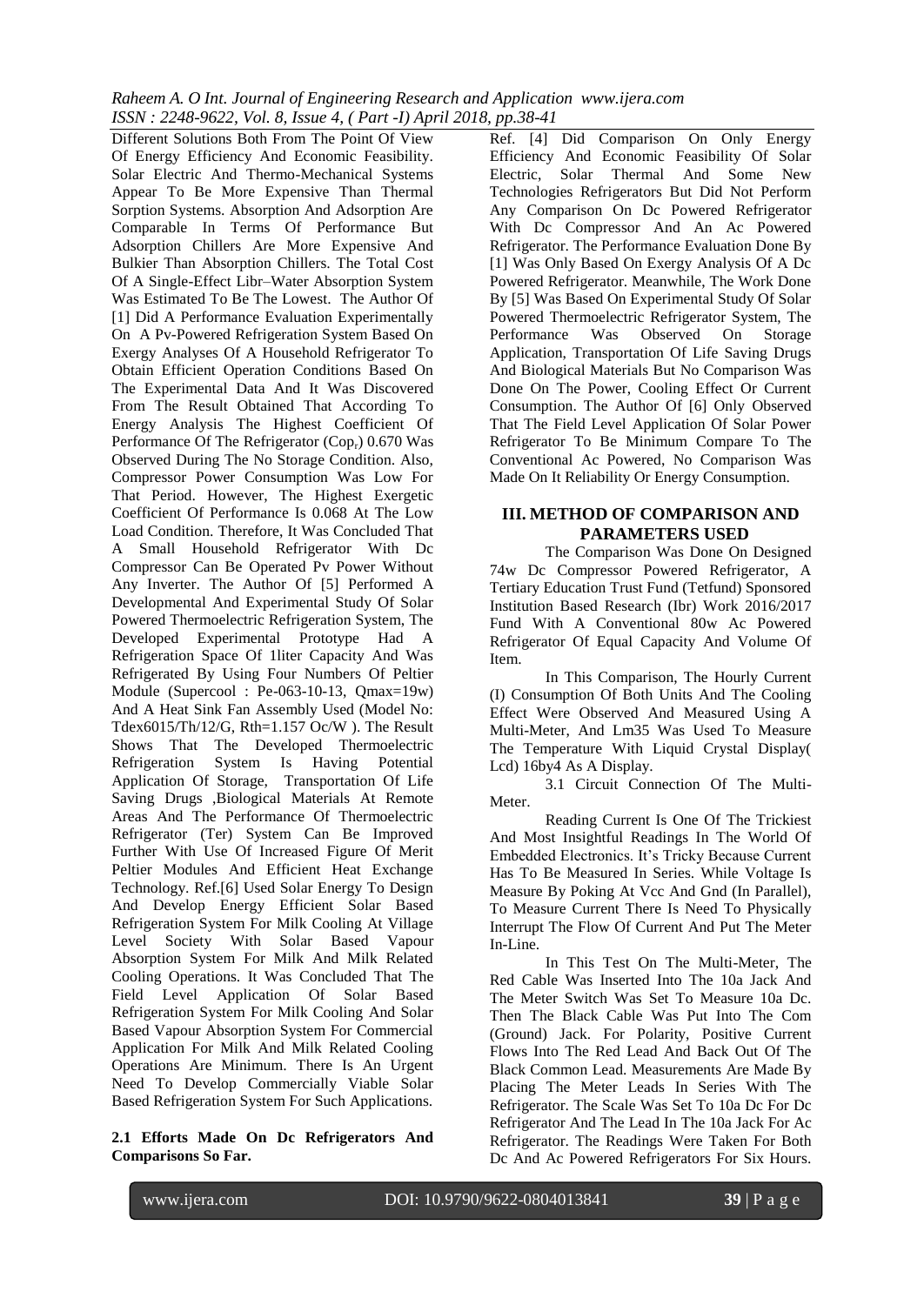*Raheem A. O Int. Journal of Engineering Research and Application www.ijera.com ISSN : 2248-9622, Vol. 8, Issue 4, ( Part -I) April 2018, pp.38-41*

Six Hours Was Chosen Because The Utility Company Supplies Six Hours Of Power At Must In A Day. The Pictorial View Of The Multi-Meter Jack Connection And A Single Line Series Circuit Of Current Measured For Both Dc And Ac Power Is Shown In Figure 3.1 And 3.2 Respectively.



**Figure 3.1**: The Pictorial View Of The Multi-Meter Jack



**Figure 3.2**: A Single Line Series Circuit Of Current Measured For Both Dc And Ac Powered Refrigerator

#### 1.2 **Lm35 Temperature Sensor**

The Temperature Sensor Is An Lm35 Which Is A Three Terminal Semi-Conductor Device That Convert Analog Temperature To Voltage In Millivolts. The Lm35 Was Interface With The Microcontroller Through The Analog To Digital Port (Adc) But Only Of One The Adc Pin Was Used Since The Temperature Sensor Has Only One Output Pin. The Lm35 Senses The Temperature And Convert It To Voltage Which Is Now Process By The Microcontroller And Finally Converted To Digital Form. This Temperature Sensor Can Sense Up To Maximum Of 150 Degree Centigrade (4800°f). Figure 3.3 Show The Complete Pictorial View Of The Display Temperature.



**Figure 3.3a:** Simulation Display Of Temperature Setting On Proteus



**Figure 3.3b:** Result On Lcd Display Of Temperature Setting

#### **IV. RESULTS**

The Refrigerators Were On And Readings Were Taken And Recorded Using Multi-Meter. The Temperatures Of The Refrigerators Were Observed On The Lcd And The Degree Changes In Temperature Of The System With Time Were Also Taken.

#### **4.1 Result On Ac Powered Refrigerator**

Table 4.1 Shows The Current And Temperature Change On The Ac Refrigerator Recorded For Six Hours. The Refrigerator Was Powered By The Utility Company Supply (Abuja Electricity Distribution Company) And After Six Hours Due To Epileptic Nature Of Utility, The Supply Was Interrupted And The Measured Values Were Recorded. The Starting Current Was Recorded To Be 3.8a At 27°c.

| Table 4.1       |             |    |               |  |  |  |
|-----------------|-------------|----|---------------|--|--|--|
| Time            | Temperature | სე | Current $(A)$ |  |  |  |
| (Hour)          |             |    |               |  |  |  |
| 1 st            | 18          |    | 0.64          |  |  |  |
| 2 <sub>nd</sub> | 12          |    | 0.62          |  |  |  |
| 3rd             | 09          |    | 0.62          |  |  |  |
| 4 <sup>th</sup> | 06          |    | 0.61          |  |  |  |
| 5th             | 05          |    | 0.61          |  |  |  |
| Кth             |             |    | 0.60          |  |  |  |